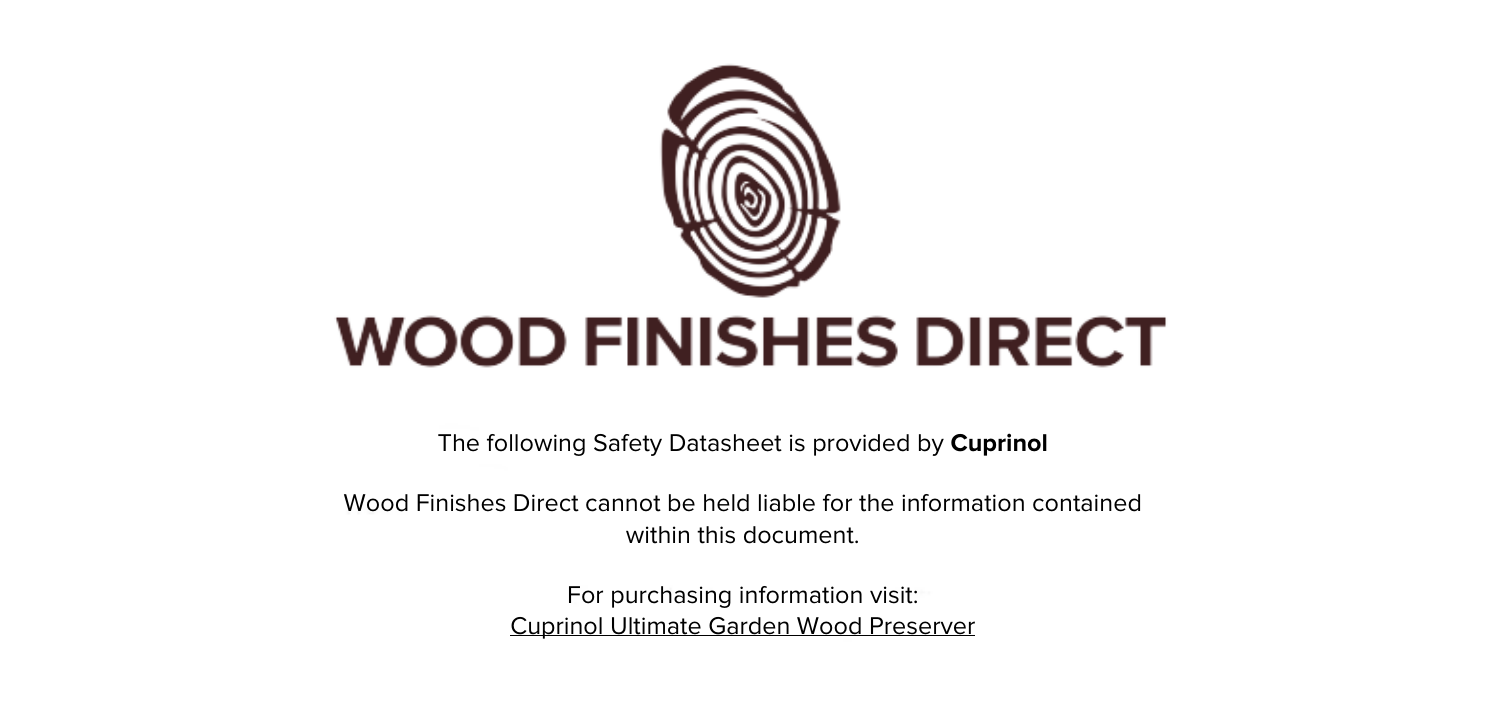

# **SAFETY DATA SHEET**

ULTIMATE GARDEN WOOD PRESERVER

### SECTION 1: Identification of the substance/mixture and of the company/ undertaking

| 1.1. Product identifier<br><b>Product name</b>            | : ULTIMATE GARDEN WOOD PRESERVER                                                                                                     |
|-----------------------------------------------------------|--------------------------------------------------------------------------------------------------------------------------------------|
|                                                           | 1.2. Relevant identified uses of the substance or mixture and uses advised against                                                   |
| <b>Product use</b>                                        | Waterborne preserver.<br>t.                                                                                                          |
| 1.3. Details of the supplier of the safety data sheet     |                                                                                                                                      |
|                                                           | ICI Paints AkzoNobel,<br>Wexham Road,<br>Slough,<br>Berkshire,<br>SL2 5DS, U.K.<br>Tel.: +44 (0) 333 222 71 71<br>www.cuprinol.co.uk |
| e-mail address of person<br>responsible for this SDS      | : cuprinol.advice@akzonobel.com                                                                                                      |
| 1.4 Emergency telephone number<br><b>Telephone number</b> | : Emergency Telephone : Slough +44 (0) 1753 550000                                                                                   |

| <b>Version</b>         | $\pm$ 7 |                   |
|------------------------|---------|-------------------|
| Date of previous issue |         | $: 1 - 11 - 2015$ |

### SECTION 2: Hazards identification

| 2.1. Classification of the substance or mixture                      |                                                                            |  |  |  |
|----------------------------------------------------------------------|----------------------------------------------------------------------------|--|--|--|
| <b>Product definition</b>                                            | $:$ Mixture                                                                |  |  |  |
| Aquatic Chronic 2, H411                                              | <b>Classification according to Regulation (EC) No. 1272/2008 [CLP/GHS]</b> |  |  |  |
| <b>Ingredients of unknown</b><br>toxicity                            | $: 0\%$                                                                    |  |  |  |
| <b>Ingredients of unknown</b><br>ecotoxicity                         | $: 0\%$                                                                    |  |  |  |
| See Section 16 for the full text of the H statements declared above. |                                                                            |  |  |  |

See Section 11 for more detailed information on health effects and symptoms.

#### 2.2. Label elements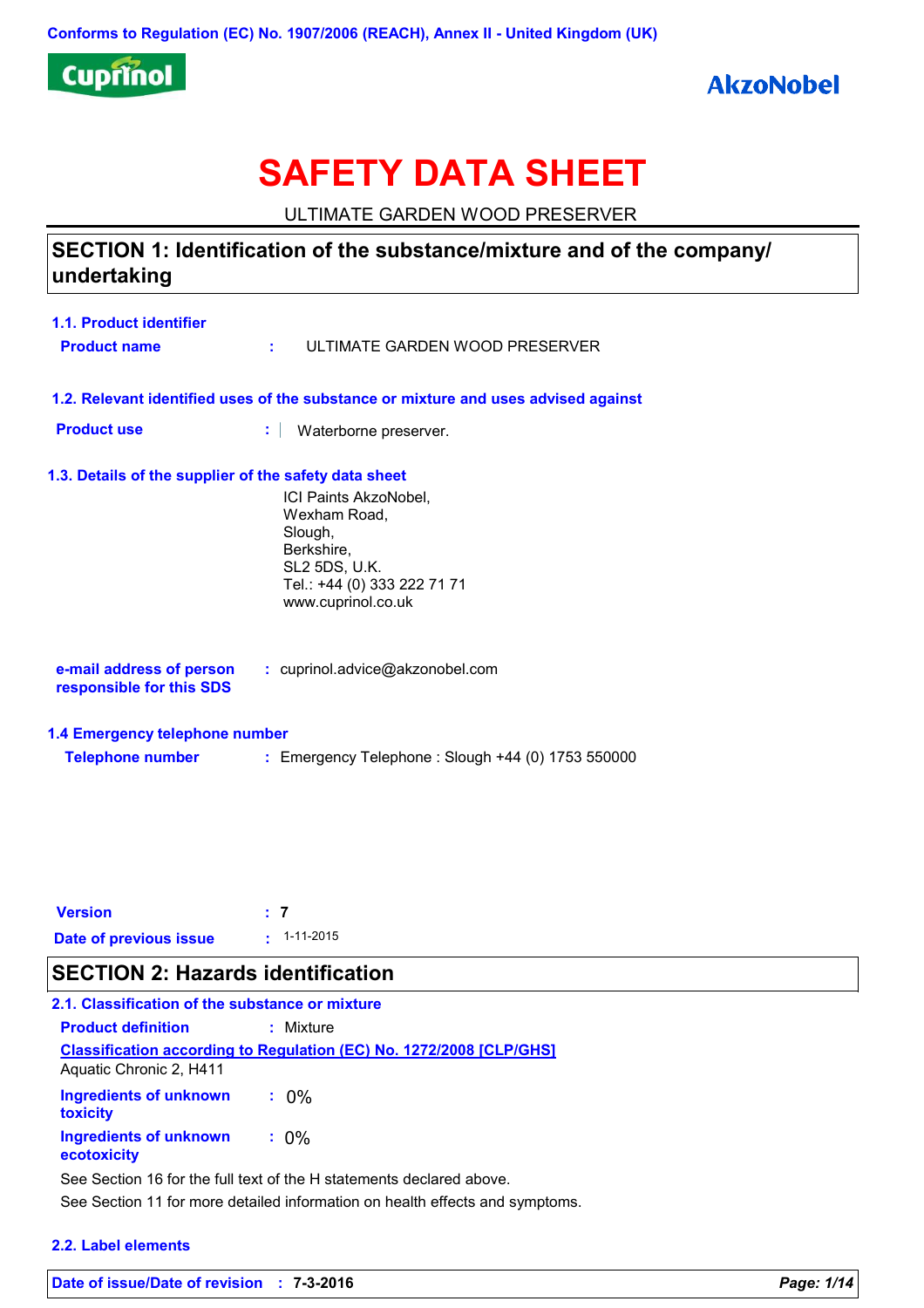## SECTION 2: Hazards identification

| <b>Hazard pictograms</b>                                                                                                                                        |                                                                                                                                                                                                                                                                                                                      |
|-----------------------------------------------------------------------------------------------------------------------------------------------------------------|----------------------------------------------------------------------------------------------------------------------------------------------------------------------------------------------------------------------------------------------------------------------------------------------------------------------|
| <b>Signal word</b>                                                                                                                                              | : No signal word.                                                                                                                                                                                                                                                                                                    |
| <b>Hazard statements</b>                                                                                                                                        | : H411 - Toxic to aquatic life with long lasting effects.                                                                                                                                                                                                                                                            |
| <b>Precautionary statements</b>                                                                                                                                 |                                                                                                                                                                                                                                                                                                                      |
| <b>General</b>                                                                                                                                                  | : P102 - Keep out of reach of children.<br>P101 - If medical advice is needed, have product container or label at hand.                                                                                                                                                                                              |
| <b>Prevention</b>                                                                                                                                               | : P262 - Do not get in eyes, on skin, or on clothing.                                                                                                                                                                                                                                                                |
| <b>Response</b>                                                                                                                                                 | $\frac{1}{2}$ $\overline{P}312$ - Call a POISON CENTER or doctor if you feel unwell.                                                                                                                                                                                                                                 |
| <b>Storage</b>                                                                                                                                                  | Not applicable.                                                                                                                                                                                                                                                                                                      |
| <b>Disposal</b>                                                                                                                                                 | : P501 - Dispose of contents and container in accordance with all local, regional,<br>national or international regulations.                                                                                                                                                                                         |
| <b>Supplemental label</b><br>elements                                                                                                                           | $\emptyset$ ontains 1,2-benzisothiazol-3(2H)-one, reaction mass of: 5-chloro-2-methyl-<br>4-isothiazolin-3-one [EC no. 247-500-7] and 2-methyl-2H-isothiazol-3-one [EC no.<br>220-239-6] (3:1), octhilinone (ISO), 3-iodo-2-propynyl butylcarbamate and<br>propiconazole (ISO). May produce an allergic reaction.    |
| <b>Supplemental label</b><br>elements                                                                                                                           | $\frac{1}{2}$ Contains 1,2-benzisothiazol-3(2H)-one, reaction mass of: 5-chloro-2-methyl-<br>4-isothiazolin-3-one [EC no. 247-500-7] and 2-methyl-2H-isothiazol-3-one [EC no.<br>220-239-6] (3:1), octhilinone (ISO), 3-iodo-2-propynyl butylcarbamate and<br>propiconazole (ISO). May produce an allergic reaction. |
| <b>Annex XVII - Restrictions</b><br>on the manufacture,<br>placing on the market and<br>use of certain dangerous<br>substances, mixtures and<br><b>articles</b> | : Not applicable.                                                                                                                                                                                                                                                                                                    |
| <b>Special packaging requirements</b>                                                                                                                           |                                                                                                                                                                                                                                                                                                                      |
| <b>Containers to be fitted</b><br>with child-resistant<br>fastenings                                                                                            | : Not applicable.                                                                                                                                                                                                                                                                                                    |
| <b>Tactile warning of danger</b>                                                                                                                                | : Not applicable.                                                                                                                                                                                                                                                                                                    |
| 2.3. Other hazards                                                                                                                                              |                                                                                                                                                                                                                                                                                                                      |

Other hazards which do : None known. not result in classification

### **SECTION 3: Composition/information on ingredients**

| <b>3.2 Mixtures</b>                 | : Mixture                                                    |               |                                                                                                                                            |             |
|-------------------------------------|--------------------------------------------------------------|---------------|--------------------------------------------------------------------------------------------------------------------------------------------|-------------|
|                                     |                                                              |               | <b>Classification</b>                                                                                                                      |             |
| <b>Product/ingredient name</b>      | <b>Identifiers</b>                                           | $%$ (w/w)     | <b>Regulation (EC) No. 1272/2008</b><br>[CLP]                                                                                              | <b>Type</b> |
| propane-1,2-diol                    | REACH#:<br>01-2119456809-23<br>EC: 200-338-0<br>CAS: 57-55-6 | $\geq 3 - 5$  | Not classified.                                                                                                                            | $[2]$       |
| 3-iodo-2-propynyl<br>butylcarbamate | $EC: 259-627-5$                                              | $≥0.8 - 51$   | Acute Tox. 4, H302                                                                                                                         | $[1]$       |
|                                     | CAS: 55406-53-6                                              |               | Acute Tox. 3, H331<br>Eye Dam. 1, H318<br><b>Skin Sens. 1, H317</b><br>STOT RE 1, H372<br>Aquatic Acute 1, H400<br>Aquatic Chronic 1, H410 |             |
| propiconazole (ISO)                 | $EC: 262-104-4$<br>CAS: 60207-90-1                           | $≥0.2 - <0.3$ | Acute Tox. 4, H302<br>Skin Sens. 1, H317                                                                                                   | $[1]$       |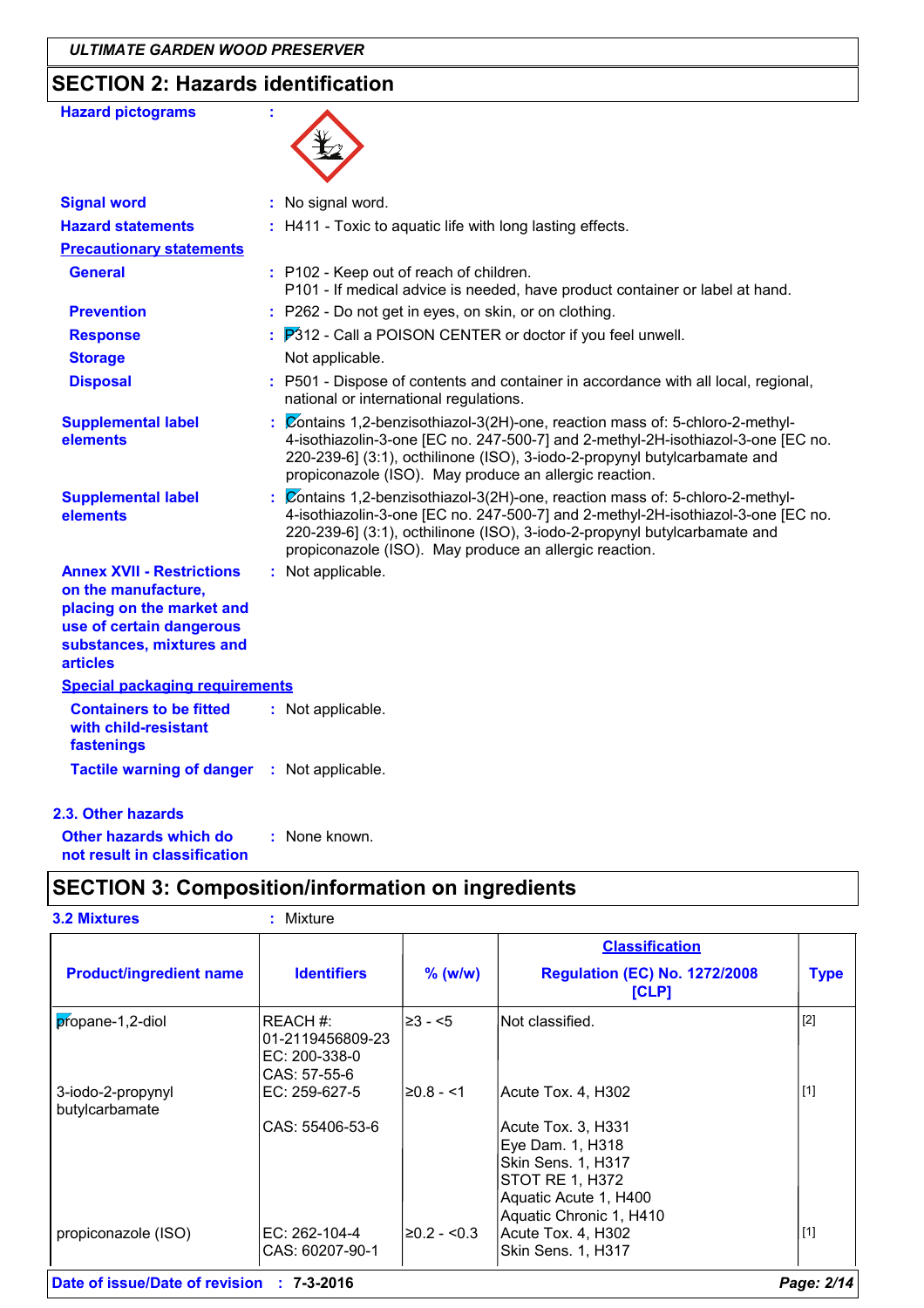| <b>ULTIMATE GARDEN WOOD PRESERVER</b>               |                                                          |                     |                                                                         |       |  |
|-----------------------------------------------------|----------------------------------------------------------|---------------------|-------------------------------------------------------------------------|-------|--|
|                                                     | <b>SECTION 3: Composition/information on ingredients</b> |                     |                                                                         |       |  |
|                                                     | Index:<br>613-205-00-0                                   |                     | Aquatic Acute 1, H400                                                   |       |  |
|                                                     |                                                          |                     | Aquatic Chronic 1, H410                                                 |       |  |
| bronopol (INN); 2-bromo-<br>2-nitropropane-1,3-diol | EC: 200-143-0                                            | < 0.05              | Acute Tox. 4, H302                                                      | [1]   |  |
|                                                     | CAS: 52-51-7<br>Index:                                   |                     | Acute Tox. 4, H312                                                      |       |  |
|                                                     | 603-085-00-8                                             |                     | Skin Irrit. 2, H315                                                     |       |  |
|                                                     |                                                          |                     | Eye Dam. 1, H318                                                        |       |  |
|                                                     |                                                          |                     | <b>STOT SE 3, H335</b><br>Aquatic Acute 1, H400                         |       |  |
| Terbutryn                                           | EC: 212-950-5                                            | $≥0.02 - <0.$<br>04 | Acute Tox. 4, H302                                                      | $[1]$ |  |
|                                                     | CAS: 886-50-0                                            |                     | Skin Sens. 1, H317                                                      |       |  |
|                                                     | Index: self<br>classification                            |                     | Aquatic Acute 1, H400                                                   |       |  |
|                                                     |                                                          |                     | Aquatic Chronic 1, H410                                                 |       |  |
| octhilinone (ISO)                                   | EC: 247-761-7<br>CAS: 26530-20-1                         | < 0.02              | Acute Tox. 4, H302<br>Acute Tox. 3, H311                                | [1]   |  |
|                                                     | Index:<br>613-112-00-5                                   |                     | Acute Tox. 3, H331                                                      |       |  |
|                                                     |                                                          |                     | Skin Corr. 1B, H314                                                     |       |  |
|                                                     |                                                          |                     | Eye Dam. 1, H318<br>Skin Sens. 1, H317                                  |       |  |
|                                                     |                                                          |                     | Aquatic Acute 1, H400                                                   |       |  |
|                                                     |                                                          |                     | Aquatic Chronic 1, H410                                                 |       |  |
| pyrithione zinc                                     | EC: 236-671-3<br>CAS: 13463-41-7                         | < 0.02              | Acute Tox. 4, H302<br>Acute Tox. 3, H331                                | $[1]$ |  |
|                                                     |                                                          |                     | Eye Dam. 1, H318                                                        |       |  |
|                                                     |                                                          |                     | Aquatic Acute 1, H400                                                   |       |  |
|                                                     |                                                          |                     | See Section 16 for the full text of the H<br>statements declared above. |       |  |

There are no additional ingredients present which, within the current knowledge of the supplier and in the concentrations applicable, are classified as hazardous to health or the environment, are PBTs, vPvBs or Substances of equivalent concern, or have been assigned a workplace exposure limit and hence require reporting in this section.

**Type** 

[1] Substance classified with a health or environmental hazard

[2] Substance with a workplace exposure limit

[3] Substance meets the criteria for PBT according to Regulation (EC) No. 1907/2006, Annex XIII

[4] Substance meets the criteria for vPvB according to Regulation (EC) No. 1907/2006, Annex XIII

[5] Substance of equivalent concern

Occupational exposure limits, if available, are listed in Section 8.

### **SECTION 4: First aid measures**

| 4.1. Description of first aid measures |                                                                                                                                                                                                             |
|----------------------------------------|-------------------------------------------------------------------------------------------------------------------------------------------------------------------------------------------------------------|
| <b>General</b>                         | : In all cases of doubt, or when symptoms persist, seek medical attention. Never give<br>anything by mouth to an unconscious person. If unconscious, place in recovery<br>position and seek medical advice. |
| <b>Eye contact</b>                     | : Remove contact lenses, irrigate copiously with clean, fresh water, holding the<br>eyelids apart for at least 10 minutes and seek immediate medical advice.                                                |
| <b>Inhalation</b>                      | : Remove to fresh air. Keep person warm and at rest. If not breathing, if breathing is<br>irregular or if respiratory arrest occurs, provide artificial respiration or oxygen by<br>trained personnel.      |
| <b>Skin contact</b>                    | : Remove contaminated clothing and shoes. Wash skin thoroughly with soap and<br>water or use recognised skin cleanser. Do NOT use solvents or thinners.                                                     |
| <b>Ingestion</b>                       | : If swallowed, seek medical advice immediately and show the container or label.<br>Keep person warm and at rest. Do NOT induce vomiting.                                                                   |
| <b>Protection of first-aiders</b>      | : No action shall be taken involving any personal risk or without suitable training. It<br>may be dangerous to the person providing aid to give mouth-to-mouth resuscitation.                               |

#### 4.2. Most important symptoms and effects, both acute and delayed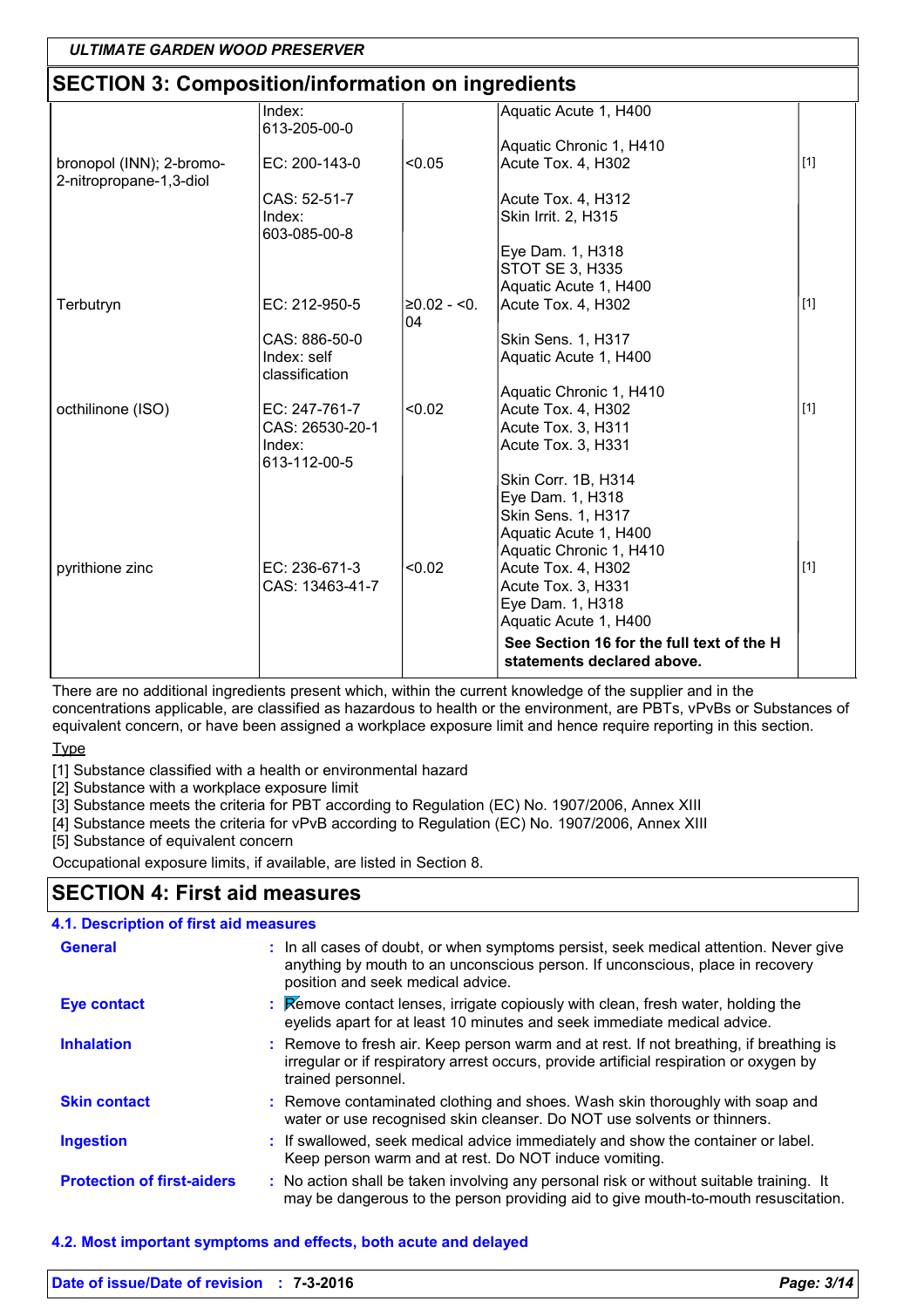### **SECTION 4: First aid measures**

There are no data available on the mixture itself. The mixture has been assessed following the conventional method of the CLP Regulation (EC) No 1272/2008 and is classified for toxicological properties accordingly. See Sections 2 and 3 for details.

Exposure to component solvent vapour concentrations in excess of the stated occupational exposure limit may result in adverse health effects such as mucous membrane and respiratory system irritation and adverse effects on the kidneys, liver and central nervous system. Symptoms and signs include headache, dizziness, fatigue, muscular weakness, drowsiness and, in extreme cases, loss of consciousness.

Solvents may cause some of the above effects by absorption through the skin. Repeated or prolonged contact with the mixture may cause removal of natural fat from the skin, resulting in non-allergic contact dermatitis and absorption through the skin.

If splashed in the eyes, the liquid may cause irritation and reversible damage.

Ingestion may cause nausea, diarrhea and vomiting.

This takes into account, where known, delayed and immediate effects and also chronic effects of components from short-term and long-term exposure by oral, inhalation and dermal routes of exposure and eye contact.

Contains 3-iodo-2-propynyl butylcarbamate, propiconazole (ISO), octhilinone (ISO), 1,2-benzisothiazol-3(2H)-one, reaction mass of: 5-chloro-2-methyl-4-isothiazolin-3-one [EC no. 247-500-7] and 2-methyl-2H-isothiazol-3-one [EC no. 220-239-61 (3:1). May produce an allergic reaction.

#### 4.3. Indication of any immediate medical attention and special treatment needed

| <b>Notes to physician</b>  | : Treat symptomatically. Contact poison treatment specialist immediately if large<br>quantities have been ingested or inhaled. |
|----------------------------|--------------------------------------------------------------------------------------------------------------------------------|
| <b>Specific treatments</b> | : No specific treatment.                                                                                                       |

See toxicological information (Section 11)

### **SECTION 5: Firefighting measures**

| 5.1. Extinguishing media                                   |                                                                                                                              |
|------------------------------------------------------------|------------------------------------------------------------------------------------------------------------------------------|
| <b>Suitable extinguishing</b><br>media                     | : Recommended: alcohol-resistant foam, $CO2$ , powders, water spray.                                                         |
| <b>Unsuitable extinguishing</b><br>media                   | : Do not use water jet.                                                                                                      |
| 5.2. Special hazards arising from the substance or mixture |                                                                                                                              |
| <b>Hazards from the</b><br>substance or mixture            | : Fire will produce dense black smoke. Exposure to decomposition products may<br>cause a health hazard.                      |
| <b>Hazardous thermal</b><br>decomposition products         | : Decomposition products may include the following materials: carbon monoxide,<br>carbon dioxide, smoke, oxides of nitrogen. |
| 5.3. Advice for firefighters                               |                                                                                                                              |
| <b>Special protective actions</b><br>for fire-fighters     | : Cool closed containers exposed to fire with water. Do not release runoff from fire to<br>drains or watercourses.           |
| <b>Special protective</b><br>equipment for fire-fighters   | : Appropriate breathing apparatus may be required.                                                                           |

### **SECTION 6: Accidental release measures**

| 6.1. Personal precautions, protective equipment and emergency procedures |  |                                                                                                                                                                                                                   |
|--------------------------------------------------------------------------|--|-------------------------------------------------------------------------------------------------------------------------------------------------------------------------------------------------------------------|
| For non-emergency<br>personnel                                           |  | : Exclude sources of ignition and ventilate the area. Avoid breathing vapour or mist.<br>Refer to protective measures listed in sections 7 and 8.                                                                 |
| For emergency responders                                                 |  | : If specialised clothing is required to deal with the spillage, take note of any<br>information in Section 8 on suitable and unsuitable materials. See also the<br>information in "For non-emergency personnel". |
| <b>6.2. Environmental</b><br>precautions                                 |  | : Do not allow to enter drains or watercourses. If the product contaminates lakes,<br>rivers, or sewers, inform the appropriate authorities in accordance with local<br>regulations.                              |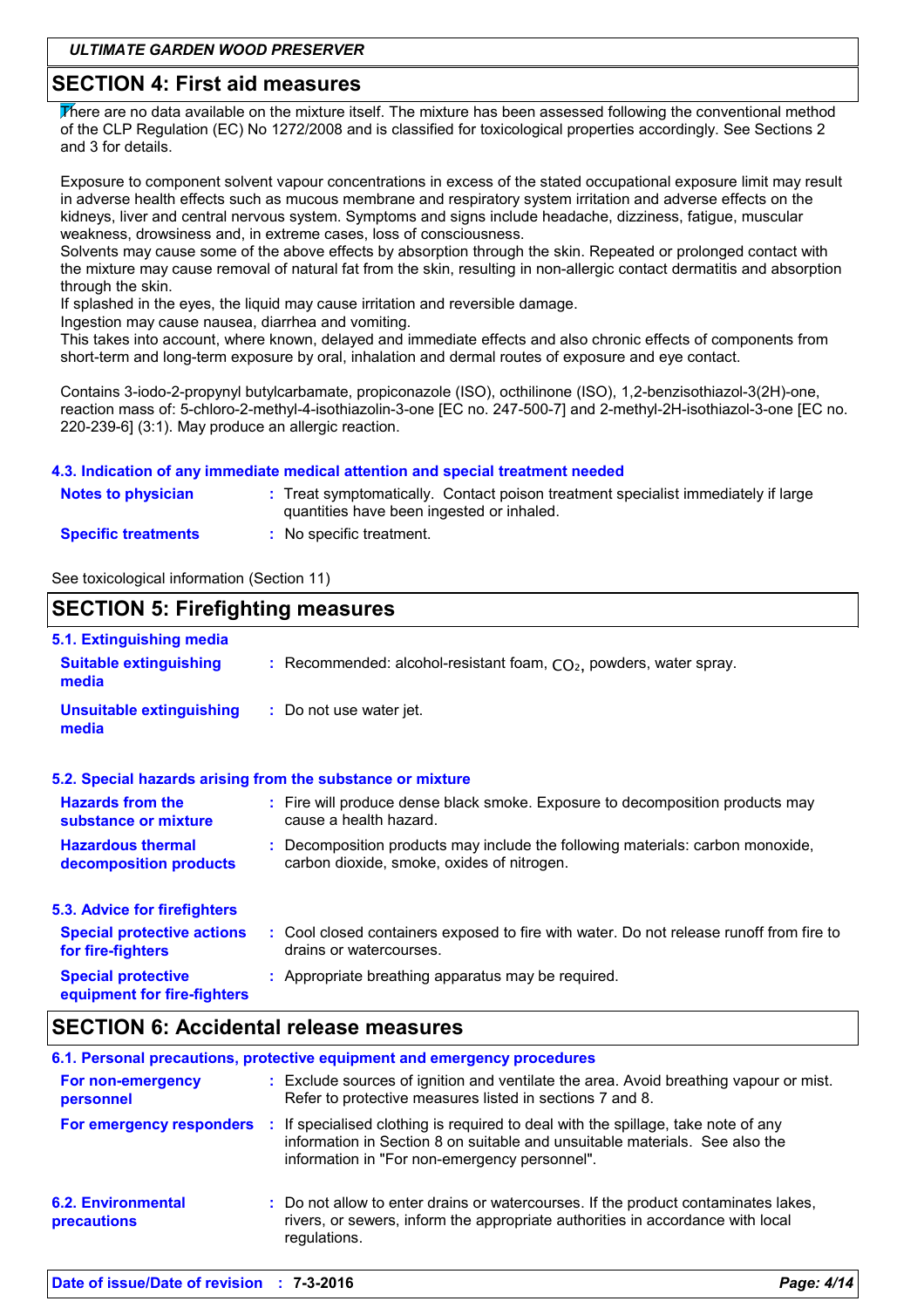### **SECTION 6: Accidental release measures**

| 6.3. Methods and material<br>for containment and<br>cleaning up | : Contain and collect spillage with non-combustible, absorbent material e.g. sand,<br>earth, vermiculite or diatomaceous earth and place in container for disposal<br>according to local regulations (see Section 13). Preferably clean with a detergent.<br>Avoid using solvents. |
|-----------------------------------------------------------------|------------------------------------------------------------------------------------------------------------------------------------------------------------------------------------------------------------------------------------------------------------------------------------|
| 6.4. Reference to other<br><b>sections</b>                      | : See Section 1 for emergency contact information.<br>See Section 8 for information on appropriate personal protective equipment.<br>See Section 13 for additional waste treatment information.                                                                                    |

### **SECTION 7: Handling and storage**

The information in this section contains generic advice and guidance. The list of Identified Uses in Section 1 should be consulted for any available use-specific information provided in the Exposure Scenario(s).

| <b>7.1 Precautions for safe</b><br>handling | : Prevent the creation of flammable or explosive concentrations of vapours in air and<br>avoid vapour concentrations higher than the occupational exposure limits.<br>In addition, the product should only be used in areas from which all naked lights and<br>other sources of ignition have been excluded. Electrical equipment should be<br>protected to the appropriate standard.<br>Mixture may charge electrostatically: always use earthing leads when transferring<br>from one container to another.<br>Operators should wear antistatic footwear and clothing and floors should be of the<br>conducting type.<br>Keep away from heat, sparks and flame. No sparking tools should be used.<br>Avoid contact with skin and eyes. Avoid the inhalation of dust, particulates, spray or<br>mist arising from the application of this mixture. Avoid inhalation of dust from<br>sanding.<br>Eating, drinking and smoking should be prohibited in areas where this material is<br>handled, stored and processed.<br>Put on appropriate personal protective equipment (see Section 8).<br>Never use pressure to empty. Container is not a pressure vessel.<br>Always keep in containers made from the same material as the original one.<br>Comply with the health and safety at work laws.<br>Do not allow to enter drains or watercourses.<br>Information on fire and explosion protection<br>Vapours are heavier than air and may spread along floors. Vapours may form<br>explosive mixtures with air. |
|---------------------------------------------|--------------------------------------------------------------------------------------------------------------------------------------------------------------------------------------------------------------------------------------------------------------------------------------------------------------------------------------------------------------------------------------------------------------------------------------------------------------------------------------------------------------------------------------------------------------------------------------------------------------------------------------------------------------------------------------------------------------------------------------------------------------------------------------------------------------------------------------------------------------------------------------------------------------------------------------------------------------------------------------------------------------------------------------------------------------------------------------------------------------------------------------------------------------------------------------------------------------------------------------------------------------------------------------------------------------------------------------------------------------------------------------------------------------------------------------------------------------------------------------------------------------|
|---------------------------------------------|--------------------------------------------------------------------------------------------------------------------------------------------------------------------------------------------------------------------------------------------------------------------------------------------------------------------------------------------------------------------------------------------------------------------------------------------------------------------------------------------------------------------------------------------------------------------------------------------------------------------------------------------------------------------------------------------------------------------------------------------------------------------------------------------------------------------------------------------------------------------------------------------------------------------------------------------------------------------------------------------------------------------------------------------------------------------------------------------------------------------------------------------------------------------------------------------------------------------------------------------------------------------------------------------------------------------------------------------------------------------------------------------------------------------------------------------------------------------------------------------------------------|

#### 7.2 Conditions for safe storage, including any incompatibilities

Store in accordance with local regulations.

#### Notes on joint storage

Keep away from: oxidising agents, strong alkalis, strong acids.

#### Additional information on storage conditions

Observe label precautions. Store in a dry, cool and well-ventilated area. Keep away from heat and direct sunlight. Keep away from sources of ignition. No smoking. Prevent unauthorised access. Containers that have been opened must be carefully resealed and kept upright to prevent leakage.

#### **Seveso Directive - Reporting thresholds (in tonnes)**

#### **Danger criteria**

| Category                                             | Notification and MAPP Safety report threshold<br><b>Infinition</b> |     |
|------------------------------------------------------|--------------------------------------------------------------------|-----|
| E2: Hazardous to the aquatic environment - Chronic 2 | 200                                                                | 500 |

#### 7.3 Specific end use(s)

**Recommendations** : Not available. **Industrial sector specific** : Not available. **solutions**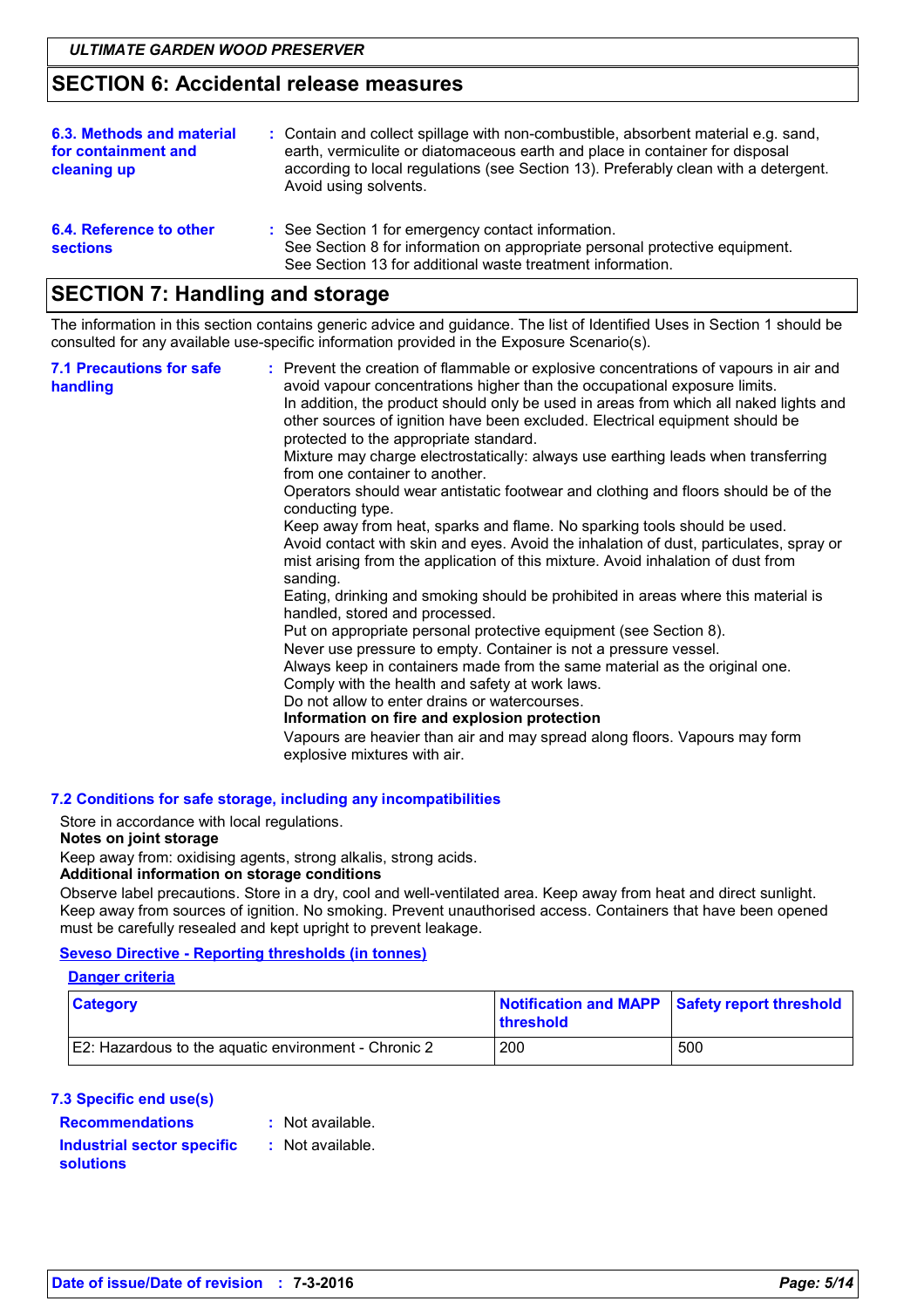### **SECTION 8: Exposure controls/personal protection**

The information in this section contains generic advice and guidance. Information is provided based on typical anticipated uses of the product. Additional measures might be required for bulk handling or other uses that could significantly increase worker exposure or environmental releases.

#### **8.1 Control parameters**

#### **Occupational exposure limits**

| <b>Product/ingredient name</b>                                                          |                                                                                                                                                                                                                                                                                                                                                                                                                                                                                                                                                                                                                                                                                                                                                                                                                                                                                                                                                                                                                                    | <b>Exposure limit values</b>                                                                                                                                                                                                                                                                                                                                                                                                                                                                                                                                                                                                                                                                                                     |  |
|-----------------------------------------------------------------------------------------|------------------------------------------------------------------------------------------------------------------------------------------------------------------------------------------------------------------------------------------------------------------------------------------------------------------------------------------------------------------------------------------------------------------------------------------------------------------------------------------------------------------------------------------------------------------------------------------------------------------------------------------------------------------------------------------------------------------------------------------------------------------------------------------------------------------------------------------------------------------------------------------------------------------------------------------------------------------------------------------------------------------------------------|----------------------------------------------------------------------------------------------------------------------------------------------------------------------------------------------------------------------------------------------------------------------------------------------------------------------------------------------------------------------------------------------------------------------------------------------------------------------------------------------------------------------------------------------------------------------------------------------------------------------------------------------------------------------------------------------------------------------------------|--|
| propane-1,2-diol                                                                        |                                                                                                                                                                                                                                                                                                                                                                                                                                                                                                                                                                                                                                                                                                                                                                                                                                                                                                                                                                                                                                    | EH40/2005 WELs (United Kingdom (UK), 12/2011).<br>TWA: 10 mg/m <sup>3</sup> 8 hours. Form: Particulate<br>TWA: 474 mg/m <sup>3</sup> 8 hours. Form: Sum of vapour and particulates<br>TWA: 150 ppm 8 hours. Form: Sum of vapour and particulates                                                                                                                                                                                                                                                                                                                                                                                                                                                                                 |  |
| <b>Recommended monitoring</b><br>procedures                                             | : If this product contains ingredients with exposure limits, personal, workplace<br>atmosphere or biological monitoring may be required to determine the<br>effectiveness of the ventilation or other control measures and/or the necessity to<br>use respiratory protective equipment. Reference should be made to monitoring<br>standards, such as the following: European Standard EN 689 (Workplace<br>atmospheres - Guidance for the assessment of exposure by inhalation to<br>chemical agents for comparison with limit values and measurement strategy)<br>European Standard EN 14042 (Workplace atmospheres - Guide for the<br>application and use of procedures for the assessment of exposure to chemical<br>and biological agents) European Standard EN 482 (Workplace atmospheres -<br>General requirements for the performance of procedures for the measurement of<br>chemical agents) Reference to national guidance documents for methods for the<br>determination of hazardous substances will also be required. |                                                                                                                                                                                                                                                                                                                                                                                                                                                                                                                                                                                                                                                                                                                                  |  |
| <b>DNELS/DMELS</b>                                                                      |                                                                                                                                                                                                                                                                                                                                                                                                                                                                                                                                                                                                                                                                                                                                                                                                                                                                                                                                                                                                                                    |                                                                                                                                                                                                                                                                                                                                                                                                                                                                                                                                                                                                                                                                                                                                  |  |
| No DNELs/DMELs available.                                                               |                                                                                                                                                                                                                                                                                                                                                                                                                                                                                                                                                                                                                                                                                                                                                                                                                                                                                                                                                                                                                                    |                                                                                                                                                                                                                                                                                                                                                                                                                                                                                                                                                                                                                                                                                                                                  |  |
| <b>PNECs</b>                                                                            |                                                                                                                                                                                                                                                                                                                                                                                                                                                                                                                                                                                                                                                                                                                                                                                                                                                                                                                                                                                                                                    |                                                                                                                                                                                                                                                                                                                                                                                                                                                                                                                                                                                                                                                                                                                                  |  |
| No PNECs available                                                                      |                                                                                                                                                                                                                                                                                                                                                                                                                                                                                                                                                                                                                                                                                                                                                                                                                                                                                                                                                                                                                                    |                                                                                                                                                                                                                                                                                                                                                                                                                                                                                                                                                                                                                                                                                                                                  |  |
| <b>8.2 Exposure controls</b><br><b>Appropriate engineering</b><br><b>controls</b>       |                                                                                                                                                                                                                                                                                                                                                                                                                                                                                                                                                                                                                                                                                                                                                                                                                                                                                                                                                                                                                                    | : Provide adequate ventilation. Where reasonably practicable, this should be<br>achieved by the use of local exhaust ventilation and good general extraction. If<br>these are not sufficient to maintain concentrations of particulates and solvent<br>vapours below the OEL, suitable respiratory protection must be worn.                                                                                                                                                                                                                                                                                                                                                                                                      |  |
| <b>Individual protection measures</b>                                                   |                                                                                                                                                                                                                                                                                                                                                                                                                                                                                                                                                                                                                                                                                                                                                                                                                                                                                                                                                                                                                                    |                                                                                                                                                                                                                                                                                                                                                                                                                                                                                                                                                                                                                                                                                                                                  |  |
| <b>Hygiene measures</b>                                                                 |                                                                                                                                                                                                                                                                                                                                                                                                                                                                                                                                                                                                                                                                                                                                                                                                                                                                                                                                                                                                                                    | Wash hands, forearms and face thoroughly after handling chemical products,<br>before eating, smoking and using the lavatory and at the end of the working<br>period. Appropriate techniques should be used to remove potentially<br>contaminated clothing. Wash contaminated clothing before reusing. Ensure that<br>eyewash stations and safety showers are close to the workstation location.                                                                                                                                                                                                                                                                                                                                  |  |
| <b>Eye/face protection</b>                                                              |                                                                                                                                                                                                                                                                                                                                                                                                                                                                                                                                                                                                                                                                                                                                                                                                                                                                                                                                                                                                                                    | : Use safety eyewear designed to protect against splash of liquids.                                                                                                                                                                                                                                                                                                                                                                                                                                                                                                                                                                                                                                                              |  |
| <b>Skin protection</b>                                                                  |                                                                                                                                                                                                                                                                                                                                                                                                                                                                                                                                                                                                                                                                                                                                                                                                                                                                                                                                                                                                                                    |                                                                                                                                                                                                                                                                                                                                                                                                                                                                                                                                                                                                                                                                                                                                  |  |
| <b>Hand protection</b>                                                                  |                                                                                                                                                                                                                                                                                                                                                                                                                                                                                                                                                                                                                                                                                                                                                                                                                                                                                                                                                                                                                                    |                                                                                                                                                                                                                                                                                                                                                                                                                                                                                                                                                                                                                                                                                                                                  |  |
| combination of chemicals.<br>replacement must be followed.<br>maintenance.<br>occurred. |                                                                                                                                                                                                                                                                                                                                                                                                                                                                                                                                                                                                                                                                                                                                                                                                                                                                                                                                                                                                                                    | There is no one glove material or combination of materials that will give unlimited resistance to any individual or<br>The breakthrough time must be greater than the end use time of the product.<br>The instructions and information provided by the glove manufacturer on use, storage, maintenance and<br>Gloves should be replaced regularly and if there is any sign of damage to the glove material.<br>Always ensure that gloves are free from defects and that they are stored and used correctly.<br>The performance or effectiveness of the glove may be reduced by physical/chemical damage and poor<br>Barrier creams may help to protect the exposed areas of the skin but should not be applied once exposure has |  |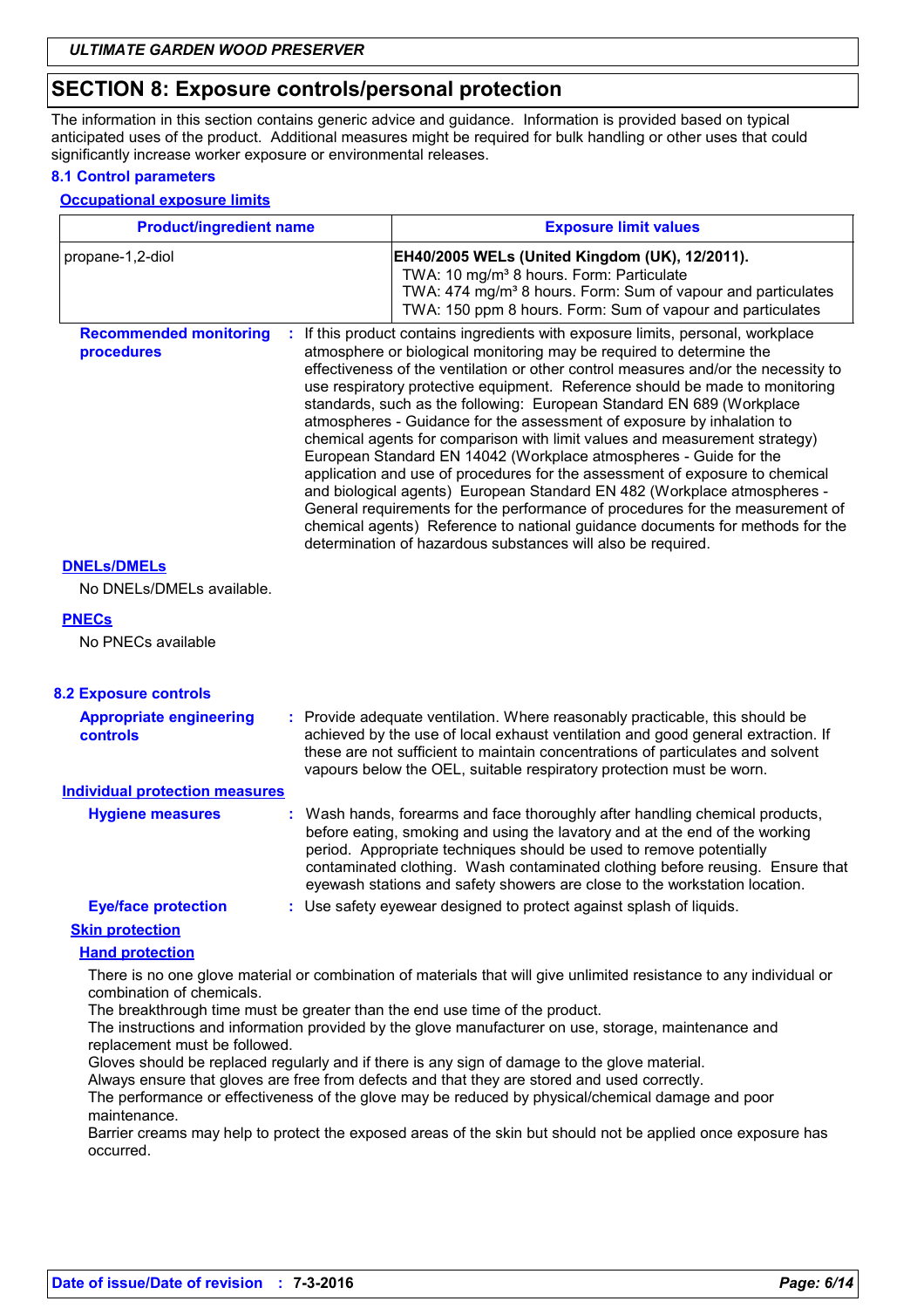## SECTION 8: Exposure controls/personal protection

| <b>Gloves</b>          | : For prolonged or repeated contact use protective gloves. Barrier creams may help                                                                                                                                                                                                                                                                                                                                                                               |
|------------------------|------------------------------------------------------------------------------------------------------------------------------------------------------------------------------------------------------------------------------------------------------------------------------------------------------------------------------------------------------------------------------------------------------------------------------------------------------------------|
|                        | to protect the exposed areas of skin, they should however not be applied once                                                                                                                                                                                                                                                                                                                                                                                    |
|                        | exposure has occurred. Skin should be washed after contact.                                                                                                                                                                                                                                                                                                                                                                                                      |
|                        | Use chemical resistant gloves classified under Standard EN 374: Protective<br>gloves against chemicals and micro-organisms. Recommended gloves: Viton® or<br><b>Nitrile</b>                                                                                                                                                                                                                                                                                      |
|                        | Breakthrough Time: 480 min                                                                                                                                                                                                                                                                                                                                                                                                                                       |
|                        | When prolonged or frequently repeated contact may occur, a glove with a<br>protection class of 6 (breakthrough time greater than 480 minutes according to<br>EN 374) is recommended. When only brief contact is expected, a glove with a<br>protection class of 2 or higher (breakthrough time greater than 30 minutes<br>according to EN 374) is recommended.                                                                                                   |
|                        | NOTICE: The selection of a specific glove for a particular application and duration<br>of use in a workplace should also take into account all relevant workplace factors<br>such as, but not limited to: Other chemicals which may be handled, physical<br>requirements (cut/puncture protection, dexterity, thermal protection), potential<br>body reactions to glove materials, as well as the instructions/specifications<br>provided by the glove supplier. |
|                        | The user must check that the final choice of type of glove selected for handling<br>this product is the most appropriate and takes into account the particular<br>conditions of use, as included in the user's risk assessment.                                                                                                                                                                                                                                  |
|                        |                                                                                                                                                                                                                                                                                                                                                                                                                                                                  |
|                        |                                                                                                                                                                                                                                                                                                                                                                                                                                                                  |
| <b>Body protection</b> | : Personnel should wear antistatic clothing made of natural fibres or of high-                                                                                                                                                                                                                                                                                                                                                                                   |

|                               | temperature-resistant synthetic fibres.                                                                                                                                                                                                                                                                                                                                                                                                                                                                                                                                                                                                                                                 |
|-------------------------------|-----------------------------------------------------------------------------------------------------------------------------------------------------------------------------------------------------------------------------------------------------------------------------------------------------------------------------------------------------------------------------------------------------------------------------------------------------------------------------------------------------------------------------------------------------------------------------------------------------------------------------------------------------------------------------------------|
| <b>Other skin protection</b>  | : Appropriate footwear and any additional skin protection measures should be<br>selected based on the task being performed and the risks involved and should be<br>approved by a specialist before handling this product.                                                                                                                                                                                                                                                                                                                                                                                                                                                               |
| <b>Respiratory protection</b> | If workers are exposed to concentrations above the exposure limit, they must use<br>appropriate, certified respirators.                                                                                                                                                                                                                                                                                                                                                                                                                                                                                                                                                                 |
|                               | <b>OLD LEAD-BASED PAINTS:</b>                                                                                                                                                                                                                                                                                                                                                                                                                                                                                                                                                                                                                                                           |
|                               | When surfaces are to be prepared for painting, account should be taken of the<br>age of the property and the possibility that lead-pigmented paint might be present.<br>There is a possibility that ingestion or inhalation of scrapings or dust arising from<br>the preparation work could cause health effects. As a working rule you should<br>assume that this will be the case if the age of the property is pre 1960.                                                                                                                                                                                                                                                             |
|                               | Where possible wet sanding or chemical stripping methods should be used with<br>surfaces of this type to avoid the creation of dust. When dry sanding cannot be<br>avoided, and effective local exhaust ventilation is not available, it is recommended<br>that a dust respirator is worn, that is approved for use with lead dusts, and its type<br>selected on the basis of the COSHH assessment, taking into account the<br>Workplace Exposure Limit for lead in air. Furthermore, steps should be taken to<br>ensure containment of the dusts created, and that all practicable measures are<br>taken to clean up thoroughly all deposits of dusts in and around the affected area. |
|                               | Respiratory protection in case of dust or spray mist formation. (particle filter<br>EN143 type P2) Respiratory protection in case of vapour formation. (half mask<br>with combination filter A2-P2 til concentrations of 0,5 Vol%.)                                                                                                                                                                                                                                                                                                                                                                                                                                                     |
|                               | The current Control of Lead at Work Regulations approved code of practice<br>should be consulted for advice on protective clothing and personal hygiene<br>precautions. Care should also be taken to exclude visitors, members of the                                                                                                                                                                                                                                                                                                                                                                                                                                                   |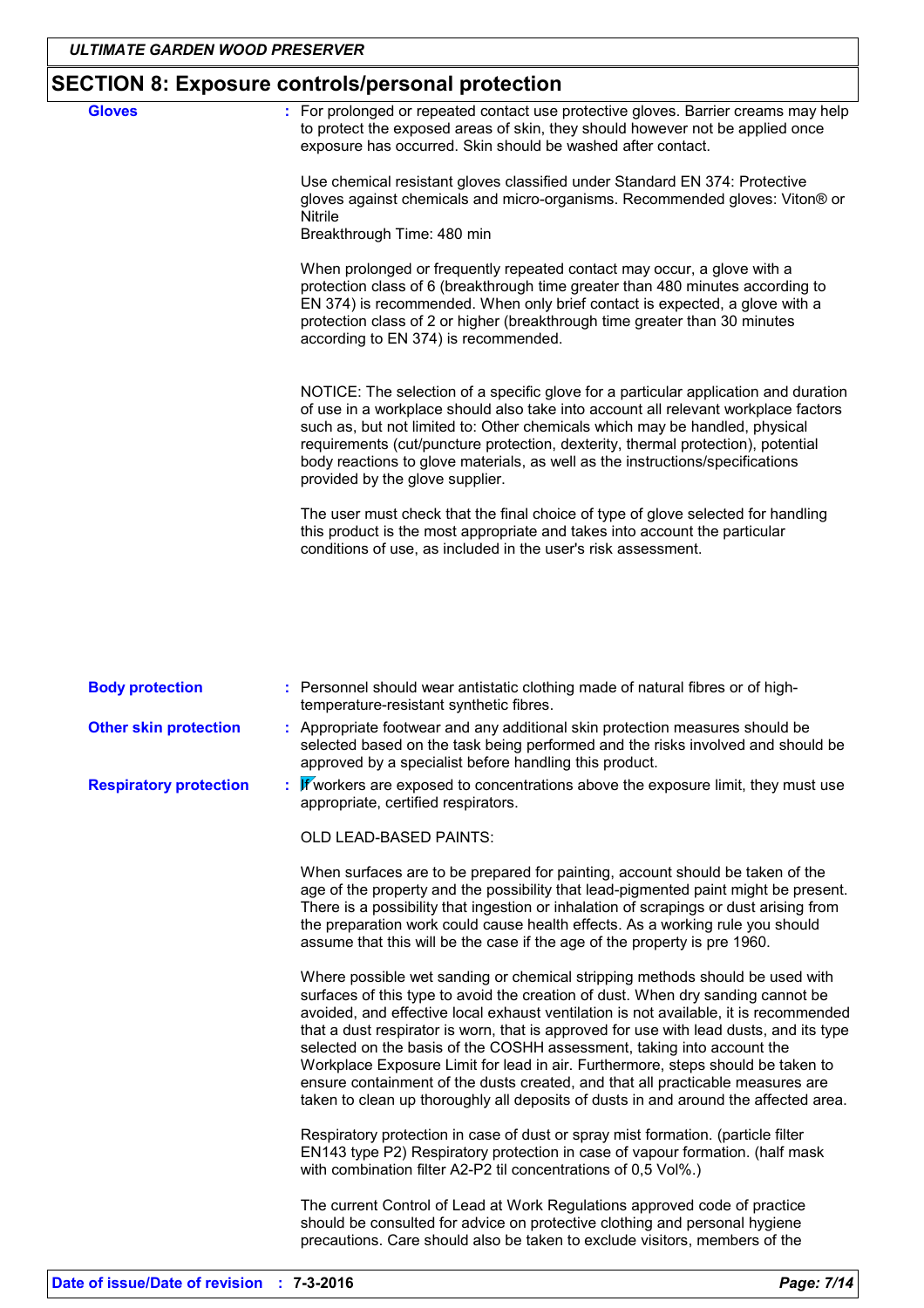### **SECTION 8: Exposure controls/personal protection**

household and especially children from the affected area, during the actual work and the subsequent clean up operations. All scrapings, dust, etc. should be disposed of by the professional painting contractor as Hazardous Waste.

Extra precautions will also need to be taken when burning off old lead-based paints because fumes containing lead will be produced. It is recommended that a respirator, approved for use with particulate fumes of lead is selected on the basis of the COSHH assessment, taking into account the Workplace Exposure Limit for lead in air. Similar precautions to those given above about sanding should be taken with reference to protective clothing, disposal of scrapings and dusts, and exclusion of other personnel and especially children from the building during actual work and the subsequent clean up operations.

Avoid the inhalation of dust. Wear suitable face mask if dry sanding. Special precautions should be taken during surface preparation of pre-1960s paint surfaces over wood and metal as they may contain harmful lead.

**Environmental exposure** controls

: Do not allow to enter drains or watercourses.

### **SECTION 9: Physical and chemical properties**

#### 9.1. Information on basic physical and chemical properties

| <b>Appearance</b>                                      |   |                                                        |
|--------------------------------------------------------|---|--------------------------------------------------------|
| <b>Physical state</b>                                  |   | : Liquid.                                              |
| <b>Colour</b>                                          |   | Not available.                                         |
| <b>Odour</b>                                           |   | Not available.                                         |
| <b>Odour threshold</b>                                 |   | Not available.                                         |
| рH                                                     |   | Not available.                                         |
| <b>Melting point/freezing point</b>                    |   | Not available.                                         |
| Initial boiling point and boiling<br>range             |   | $: 100^{\circ}$ C                                      |
| <b>Flash point</b>                                     |   | Not applicable.                                        |
| <b>Evaporation rate</b>                                |   | Not available.                                         |
| <b>Upper/lower flammability or</b><br>explosive limits |   | : Not available.                                       |
| <b>Vapour pressure</b>                                 |   | Not available.                                         |
| <b>Vapour density</b>                                  |   | Not available.                                         |
| <b>Relative density</b>                                | t | $\sqrt{2}$ 033                                         |
| <b>Solubility(ies)</b>                                 |   | Easily soluble in the following materials: cold water. |
| <b>Solubility in water</b>                             | ÷ | Not available.                                         |
| <b>Partition coefficient: n-octanol/:</b><br>water     |   | Not available.                                         |
| <b>Auto-ignition temperature</b>                       |   | Not available.                                         |
| <b>Decomposition temperature</b>                       |   | Not available.                                         |
| <b>Viscosity</b>                                       | t | Kinematic (room temperature): 1.55 cm <sup>2</sup> /s  |
| <b>Explosive properties</b>                            | ÷ | Not available.                                         |
| <b>Oxidising properties</b>                            |   | Not available.                                         |
| 9.2. Other information                                 |   |                                                        |
| No additional information.                             |   |                                                        |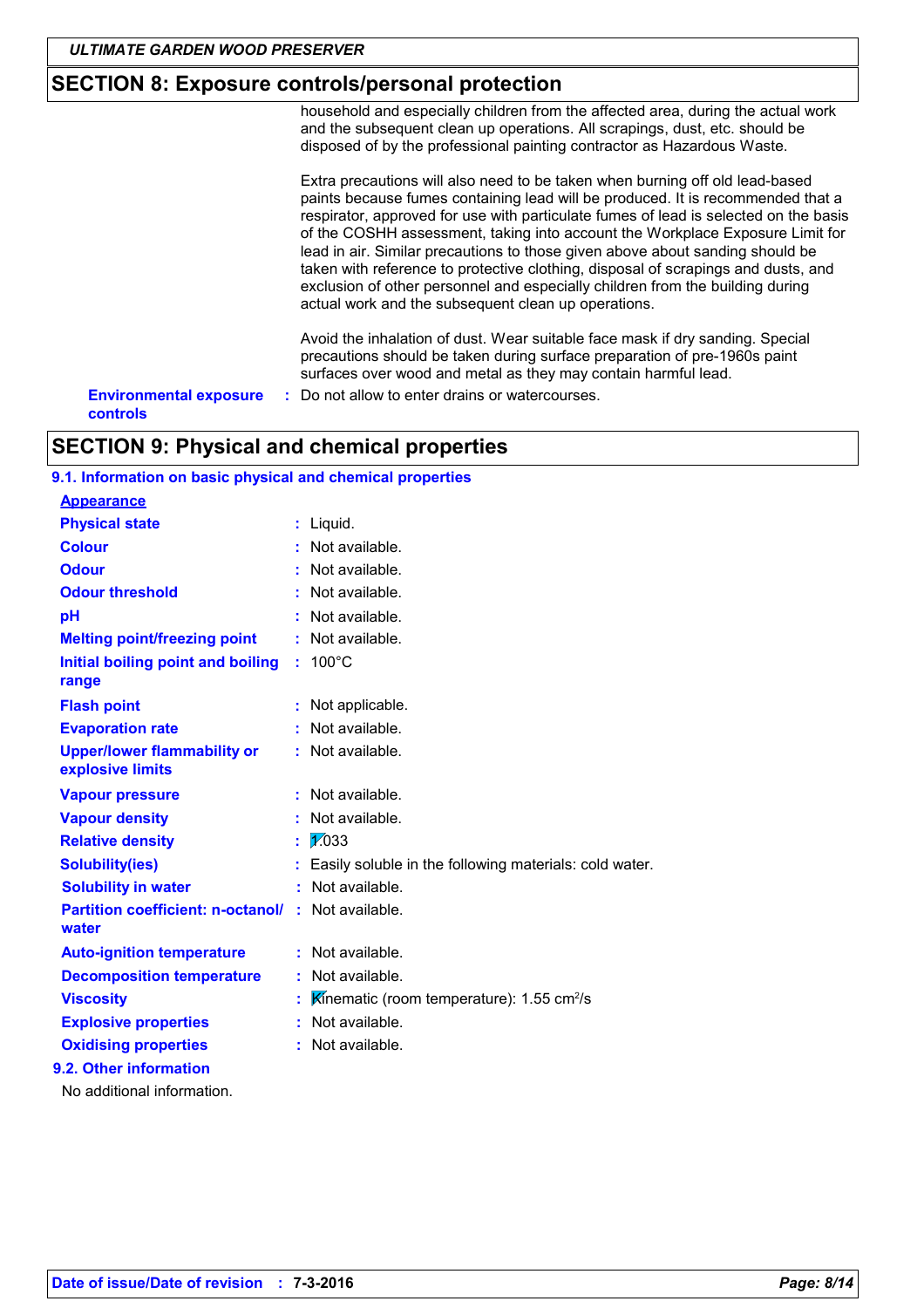### **SECTION 10: Stability and reactivity**

| 10.1. Reactivity                            | : No specific test data related to reactivity available for this product or its ingredients.                                        |
|---------------------------------------------|-------------------------------------------------------------------------------------------------------------------------------------|
| <b>10.2. Chemical stability</b>             | : Stable under recommended storage and handling conditions (see Section 7).                                                         |
| 10.3. Possibility of<br>hazardous reactions | : Under normal conditions of storage and use, hazardous reactions will not occur.                                                   |
| <b>10.4. Conditions to avoid</b>            | : When exposed to high temperatures may produce hazardous decomposition<br>products.                                                |
| 10.5. Incompatible materials                | : Keep away from the following materials to prevent strong exothermic reactions:<br>oxidising agents, strong alkalis, strong acids. |
| 10.6. Hazardous<br>decomposition products   | : Under normal conditions of storage and use, hazardous decomposition products<br>should not be produced.                           |

### **SECTION 11: Toxicological information**

#### 11.1. Information on toxicological effects

There are no data available on the mixture itself. The mixture has been assessed following the conventional method of the CLP Regulation (EC) No 1272/2008 and is classified for toxicological properties accordingly. See Sections 2 and 3 for details.

Exposure to component solvent vapour concentrations in excess of the stated occupational exposure limit may result in adverse health effects such as mucous membrane and respiratory system irritation and adverse effects on the kidneys, liver and central nervous system. Symptoms and signs include headache, dizziness, fatigue, muscular weakness, drowsiness and, in extreme cases, loss of consciousness.

Solvents may cause some of the above effects by absorption through the skin. Repeated or prolonged contact with the mixture may cause removal of natural fat from the skin, resulting in non-allergic contact dermatitis and absorption through the skin.

If splashed in the eyes, the liquid may cause irritation and reversible damage.

Ingestion may cause nausea, diarrhea and vomiting.

This takes into account, where known, delayed and immediate effects and also chronic effects of components from short-term and long-term exposure by oral, inhalation and dermal routes of exposure and eye contact.

Contains 3-iodo-2-propynyl butylcarbamate, propiconazole (ISO), octhilinone (ISO), 1,2-benzisothiazol-3(2H)-one, reaction mass of: 5-chloro-2-methyl-4-isothiazolin-3-one [EC no. 247-500-7] and 2-methyl-2H-isothiazol-3-one [EC no. 220-239-6] (3:1). May produce an allergic reaction.

#### **Acute toxicity**

| <b>Product/ingredient name</b>      | <b>Result</b> | <b>Species</b> | <b>Dose</b> | <b>Exposure</b> |
|-------------------------------------|---------------|----------------|-------------|-----------------|
| 3-iodo-2-propynyl<br>butylcarbamate | ILD50 Oral    | l Rat          | 1470 mg/kg  |                 |

**Conclusion/Summary** : Not available.

**Acute toxicity estimates** 

| <b>Route</b>         | <b>ATE value</b> |  |
|----------------------|------------------|--|
| Inhalation (gases)   | 63804,7 ppm      |  |
| Inhalation (vapours) | 273,4 mg/l       |  |

#### **Irritation/Corrosion**

| <b>Product/ingredient name</b>                      | <b>Result</b>            | <b>Species</b> | <b>Score</b> | <b>Exposure</b> | <b>Observation</b> |
|-----------------------------------------------------|--------------------------|----------------|--------------|-----------------|--------------------|
| bronopol (INN); 2-bromo-<br>2-nitropropane-1,3-diol | Skin - Moderate irritant | <b>Human</b>   |              |                 |                    |
|                                                     | Skin - Mild irritant     | Rabbit         |              |                 |                    |
|                                                     | Skin - Moderate irritant | Rabbit         |              |                 |                    |
| Terbutryn                                           | Eyes - Moderate irritant | Rabbit         |              |                 |                    |
|                                                     | Skin - Mild irritant     | Rabbit         |              |                 |                    |
| octhilinone (ISO)                                   | Eyes - Severe irritant   | Rabbit         |              |                 |                    |
| <b>Conclusion/Summary</b>                           | Not available.           |                |              |                 |                    |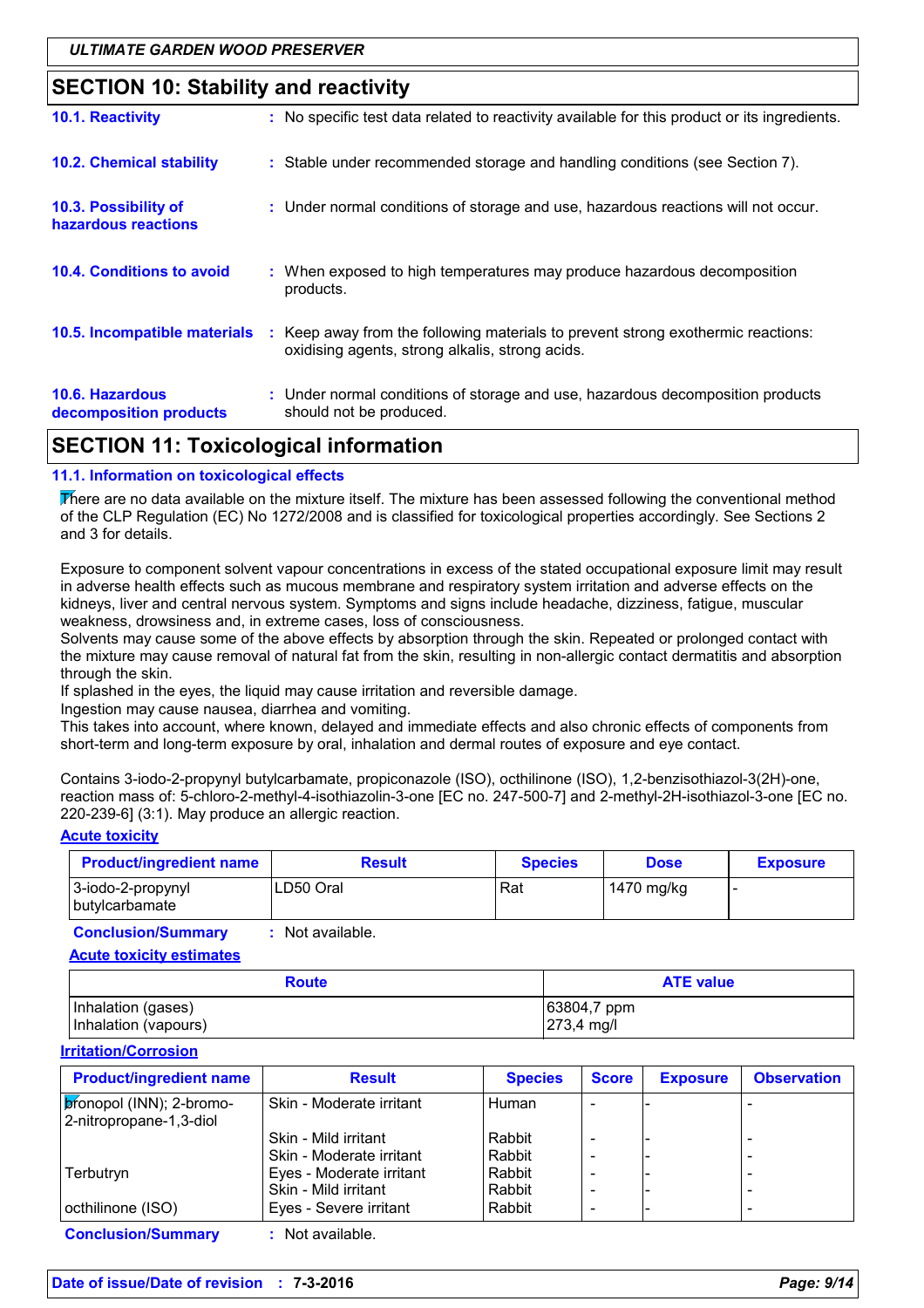### **SECTION 11: Toxicological information**

| <b>Sensitisation</b>                                    |                      |  |
|---------------------------------------------------------|----------------------|--|
| <b>Conclusion/Summary</b>                               | Not available.       |  |
| <b>Mutagenicity</b>                                     |                      |  |
| <b>Conclusion/Summary</b>                               | Not available.<br>t. |  |
| <b>Carcinogenicity</b>                                  |                      |  |
| <b>Conclusion/Summary</b>                               | Not available.       |  |
| <b>Reproductive toxicity</b>                            |                      |  |
| <b>Conclusion/Summary</b>                               | Not available.       |  |
| <b>Teratogenicity</b>                                   |                      |  |
| <b>Conclusion/Summary</b>                               | Not available.       |  |
| <b>Specific target organ toxicity (single exposure)</b> |                      |  |

| <u>speeme tai get ei gan textient fenigie expection</u> |                 |                             |                                 |
|---------------------------------------------------------|-----------------|-----------------------------|---------------------------------|
| <b>Product/ingredient name</b>                          | <b>Category</b> | <b>Route of</b><br>exposure | <b>Target organs</b>            |
| bronopol (INN); 2-bromo-2-nitropropane-1,3-diol         | Category 3      | Not applicable.             | Respiratory tract<br>irritation |

#### **Specific target organ toxicity (repeated exposure)**

| <b>Product/ingredient name</b>   | <b>Category</b> | <b>Route of</b><br>exposure | <b>Target organs</b> |
|----------------------------------|-----------------|-----------------------------|----------------------|
| 3-iodo-2-propynyl butylcarbamate | Category 1      | Not determined              | Not determined       |

#### **Aspiration hazard**

Not available.

#### **Other information**

: Not available.

### **SECTION 12: Ecological information**

#### 12.1. Toxicity

There are no data available on the mixture itself. Do not allow to enter drains or watercourses.

The mixture has been assessed following the summation method of the CLP Regulation (EC) No 1272/2008 and is classified for eco-toxicological properties accordingly. See Sections 2 and 3 for details.

| <b>Product/ingredient name</b>      | <b>Result</b>                          | <b>Species</b>                                                               | <b>Exposure</b> |
|-------------------------------------|----------------------------------------|------------------------------------------------------------------------------|-----------------|
| 3-iodo-2-propynyl<br>butylcarbamate | Acute EC50 0.022 mg/l                  | Algae - Scenedesmus<br>subspicatus                                           | 72 hours        |
|                                     | Acute EC50 0.16 ppm Fresh water        | Daphnia - Daphnia magna                                                      | 48 hours        |
|                                     | Acute LC50 67 µg/l Fresh water         | Fish - Oncorhynchus mykiss -<br>Juvenile (Fledgling, Hatchling,<br>Weanling) | 96 hours        |
| propiconazole (ISO)                 | Acute IC50 0.76 mg/l                   | Algae - Skeletonema costatum                                                 | 72 hours        |
|                                     | Acute LC50 6.8 mg/l                    | Fish - Cyprinus Caprio                                                       | 96 hours        |
|                                     | Acute LC50 2.6 mg/l                    | Fish - Leistomus xanthurus                                                   | 96 hours        |
|                                     | Acute LC50 6.4 mg/l                    | Fish - Lepomis Macrochirus                                                   | 96 hours        |
|                                     | Acute LC50 5.3 mg/l                    | Fish - Oncorhynchus Mykiss                                                   | 96 hours        |
|                                     | Chronic EC50 0.51 mg/l                 | Daphnia - Mysidopsis bahia                                                   | 48 hours        |
| Terbutryn                           | Acute EC50 1.4 to 2.66 mg/l            | Daphnia                                                                      | 48 hours        |
|                                     | Acute IC50 0.0036 mg/l                 | Algae - (Selenastrum<br>capricornutum                                        | 72 hours        |
|                                     | Acute LC50 1.3 mg/l                    | Fish - Lepomis Macrochirus                                                   | 96 hours        |
| $\sim$ $\sim$ $\sim$ $\sim$ $\sim$  | Acute LC50 1.1 mg/l<br><b>ALC 1999</b> | Fish - Oncorhynchus Mykiss                                                   | 96 hours        |

**Conclusion/Summary** : Not available.

#### 12.2. Persistence and degradability

**Conclusion/Summary** : Not available.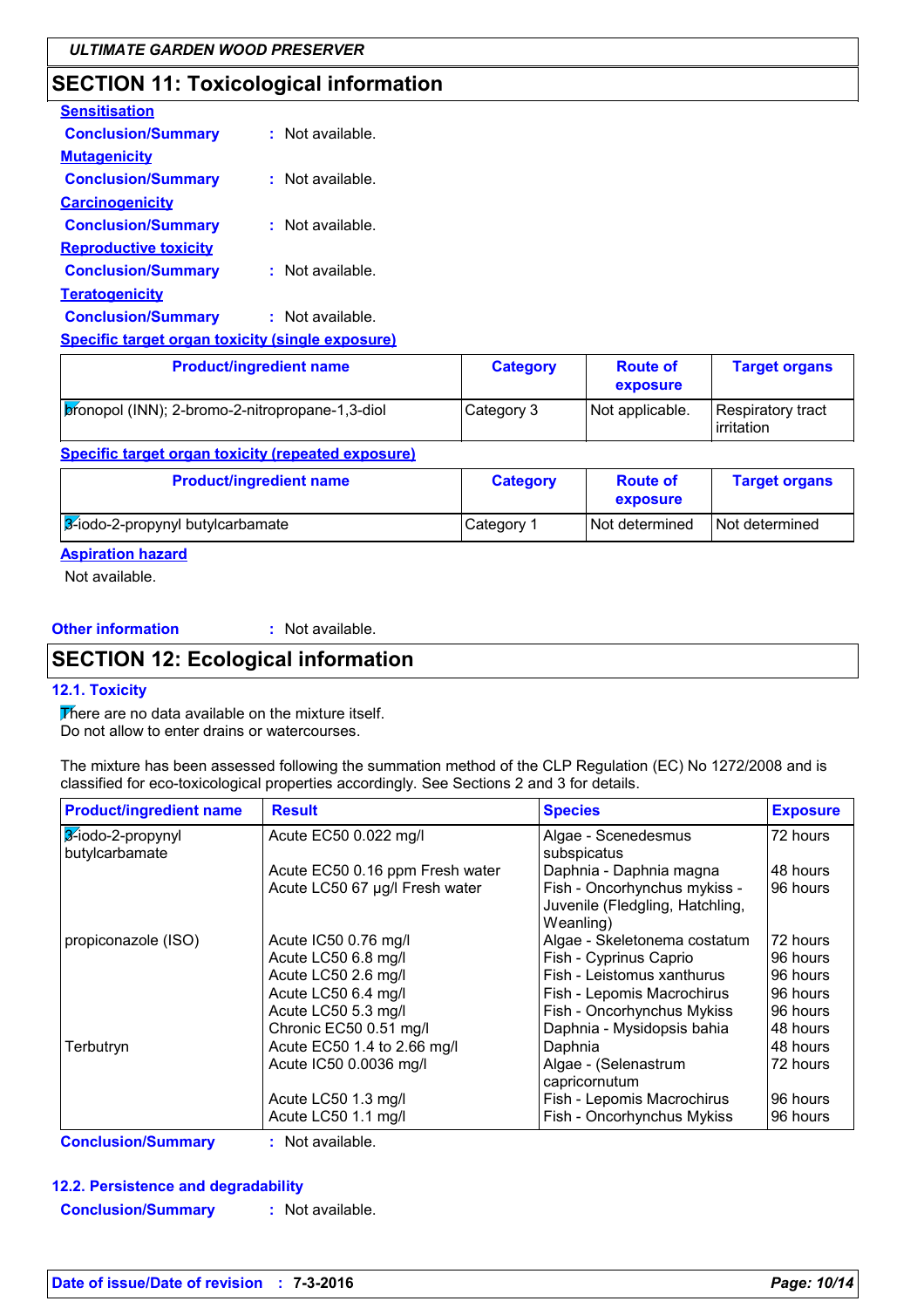## **SECTION 12: Ecological information**

| <b>Product/ingredient name</b>      | <b>Aquatic half-life</b> | <b>Photolysis</b> | <b>Biodegradability</b> |
|-------------------------------------|--------------------------|-------------------|-------------------------|
| 3-iodo-2-propynyl<br>butylcarbamate |                          |                   | Readily                 |
|                                     |                          |                   |                         |

#### 12.3. Bioaccumulative potential

| <b>Product/ingredient name</b>         | $LogP_{ow}$ | <b>BCF</b> | <b>Potential</b> |
|----------------------------------------|-------------|------------|------------------|
| $3$ -iodo-2-propynyl<br>butylcarbamate | 2,81        |            | l low            |
|                                        |             |            |                  |

| <b>12.4. Mobility in soil</b>                           |                                                       |
|---------------------------------------------------------|-------------------------------------------------------|
| <b>Soil/water partition</b><br><b>coefficient (Koc)</b> | : Not available.                                      |
| <b>Mobility</b>                                         | $:$ Not available.                                    |
| 12.5. Results of PBT and vPvB assessment                |                                                       |
| <b>PBT</b>                                              | : Not applicable.                                     |
|                                                         | P: Not available. B: Not available. T: Not available. |
| <b>vPvB</b>                                             | : Not applicable.                                     |
|                                                         | vP: Not available, vB: Not available.                 |
| 12.6. Other adverse effects                             | : No known significant effects or critical hazards.   |

### **SECTION 13: Disposal considerations**

The information in this section contains generic advice and guidance. The list of Identified Uses in Section 1 should be consulted for any available use-specific information provided in the Exposure Scenario(s).

#### **13.1 Waste treatment methods**

| <b>Product</b>                 |                                                                                                                                                                                                                                                                                                                                                                                                                                                                                                                                                    |
|--------------------------------|----------------------------------------------------------------------------------------------------------------------------------------------------------------------------------------------------------------------------------------------------------------------------------------------------------------------------------------------------------------------------------------------------------------------------------------------------------------------------------------------------------------------------------------------------|
| <b>Methods of disposal</b>     | The generation of waste should be avoided or minimised wherever possible.<br>Disposal of this product, solutions and any by-products should at all times comply<br>with the requirements of environmental protection and waste disposal legislation<br>and any regional local authority requirements. Dispose of surplus and non-<br>recyclable products via a licensed waste disposal contractor. Waste should not be<br>disposed of untreated to the sewer unless fully compliant with the requirements of<br>all authorities with jurisdiction. |
| <b>Hazardous waste</b>         | : The classification of the product may meet the criteria for a hazardous waste.                                                                                                                                                                                                                                                                                                                                                                                                                                                                   |
| <b>Disposal considerations</b> | : Do not allow to enter drains or watercourses.<br>Dispose of according to all federal, state and local applicable regulations.<br>If this product is mixed with other wastes, the original waste product code may no<br>longer apply and the appropriate code should be assigned.<br>For further information, contact your local waste authority.                                                                                                                                                                                                 |
| <b>Packaging</b>               |                                                                                                                                                                                                                                                                                                                                                                                                                                                                                                                                                    |
| <b>Methods of disposal</b>     | The generation of waste should be avoided or minimised wherever possible. Waste<br>packaging should be recycled. Incineration or landfill should only be considered<br>when recycling is not feasible.                                                                                                                                                                                                                                                                                                                                             |
| <b>Disposal considerations</b> | : Using information provided in this safety data sheet, advice should be obtained from<br>the relevant waste authority on the classification of empty containers.<br>Empty containers must be scrapped or reconditioned.<br>Dispose of containers contaminated by the product in accordance with local or<br>national legal provisions.                                                                                                                                                                                                            |
| <b>Special precautions</b>     | : This material and its container must be disposed of in a safe way. Care should be<br>taken when handling emptied containers that have not been cleaned or rinsed out.<br>Empty containers or liners may retain some product residues. Avoid dispersal of<br>spilt material and runoff and contact with soil, waterways, drains and sewers.                                                                                                                                                                                                       |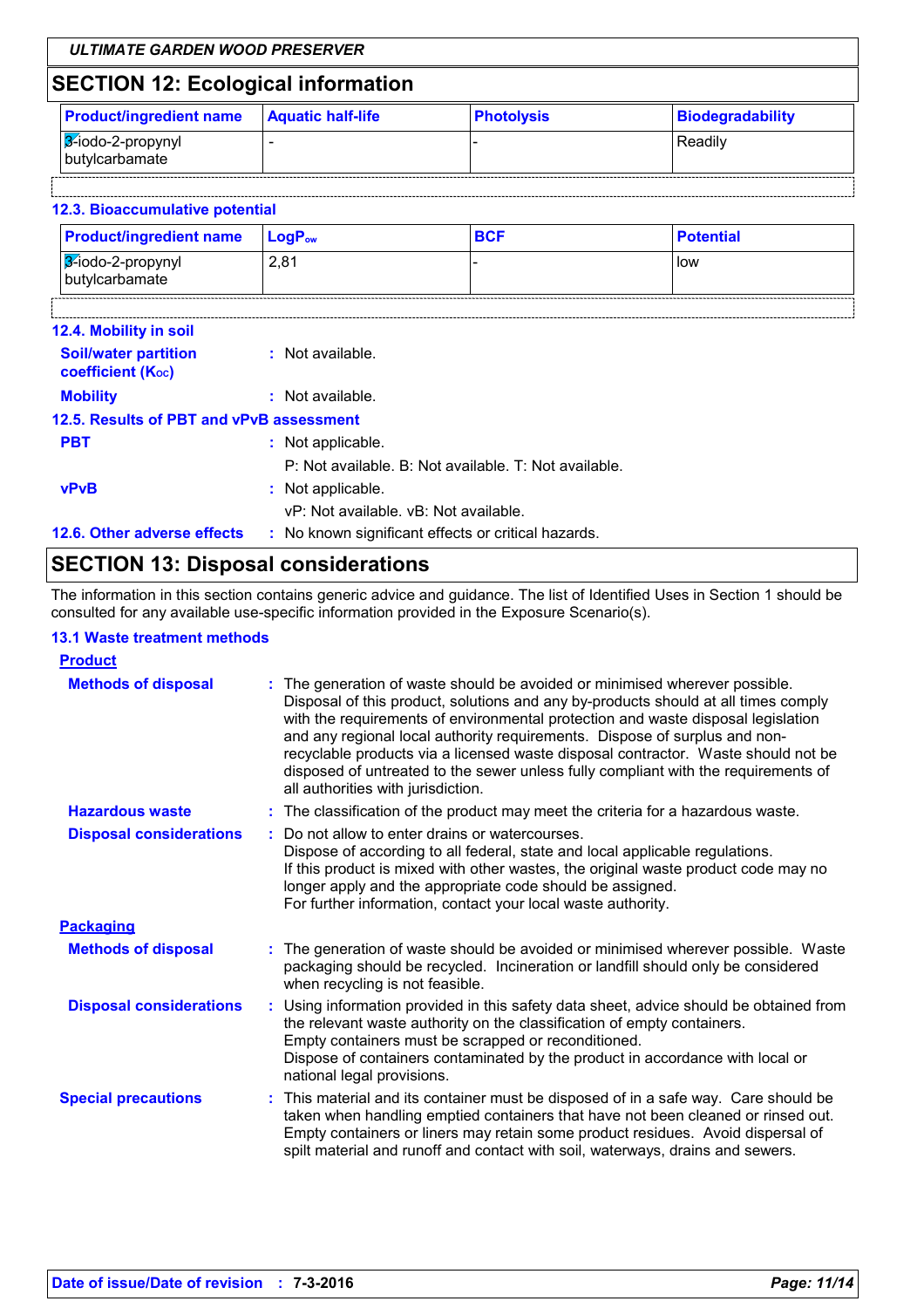### **SECTION 14: Transport information**

|                                                                                             | <b>ADR</b>                                                                                                                                                                                                             | <b>IMDG</b>    |
|---------------------------------------------------------------------------------------------|------------------------------------------------------------------------------------------------------------------------------------------------------------------------------------------------------------------------|----------------|
|                                                                                             |                                                                                                                                                                                                                        |                |
| 14.1 UN number                                                                              | Not regulated.                                                                                                                                                                                                         | Not regulated. |
| 14.2 UN proper<br>shipping name                                                             |                                                                                                                                                                                                                        |                |
| <b>14.3 Transport</b><br>hazard class(es)<br><b>Class</b>                                   |                                                                                                                                                                                                                        |                |
| <b>Subsidiary class</b>                                                                     |                                                                                                                                                                                                                        |                |
| <b>14.4 Packing group</b>                                                                   | $\overline{\phantom{0}}$                                                                                                                                                                                               | $\overline{a}$ |
| 14.5<br><b>Environmental</b><br>hazards                                                     |                                                                                                                                                                                                                        |                |
| <b>Marine pollutant</b>                                                                     | No.                                                                                                                                                                                                                    | No.            |
| <b>Marine pollutant</b><br><b>substances</b>                                                |                                                                                                                                                                                                                        | Not available. |
| <b>14.6 Special</b><br>precautions for<br>user                                              | Transport within user's premises: always<br>transport in closed containers that are upright<br>and secure. Ensure that persons transporting<br>the product know what to do in the event of an<br>accident or spillage. |                |
| <b>HI/Kemler number</b>                                                                     | Not available.                                                                                                                                                                                                         |                |
| <b>Emergency</b><br>schedules (EmS)                                                         | Not applicable.                                                                                                                                                                                                        |                |
| <b>14.7 Transport in bulk</b><br>according to Annex II of<br><b>MARPOL and the IBC Code</b> | : Not applicable.                                                                                                                                                                                                      |                |
| <b>Additional</b><br>information                                                            |                                                                                                                                                                                                                        |                |

### **SECTION 15: Regulatory information**

15.1 Safety, health and environmental regulations/legislation specific for the substance or mixture EU Regulation (EC) No. 1907/2006 (REACH)

**Annex XIV - List of substances subject to authorisation** 

**Annex XIV** 

None of the components are listed.

**Substances of very high concern** 

None of the components are listed, or the component present is below its threshold.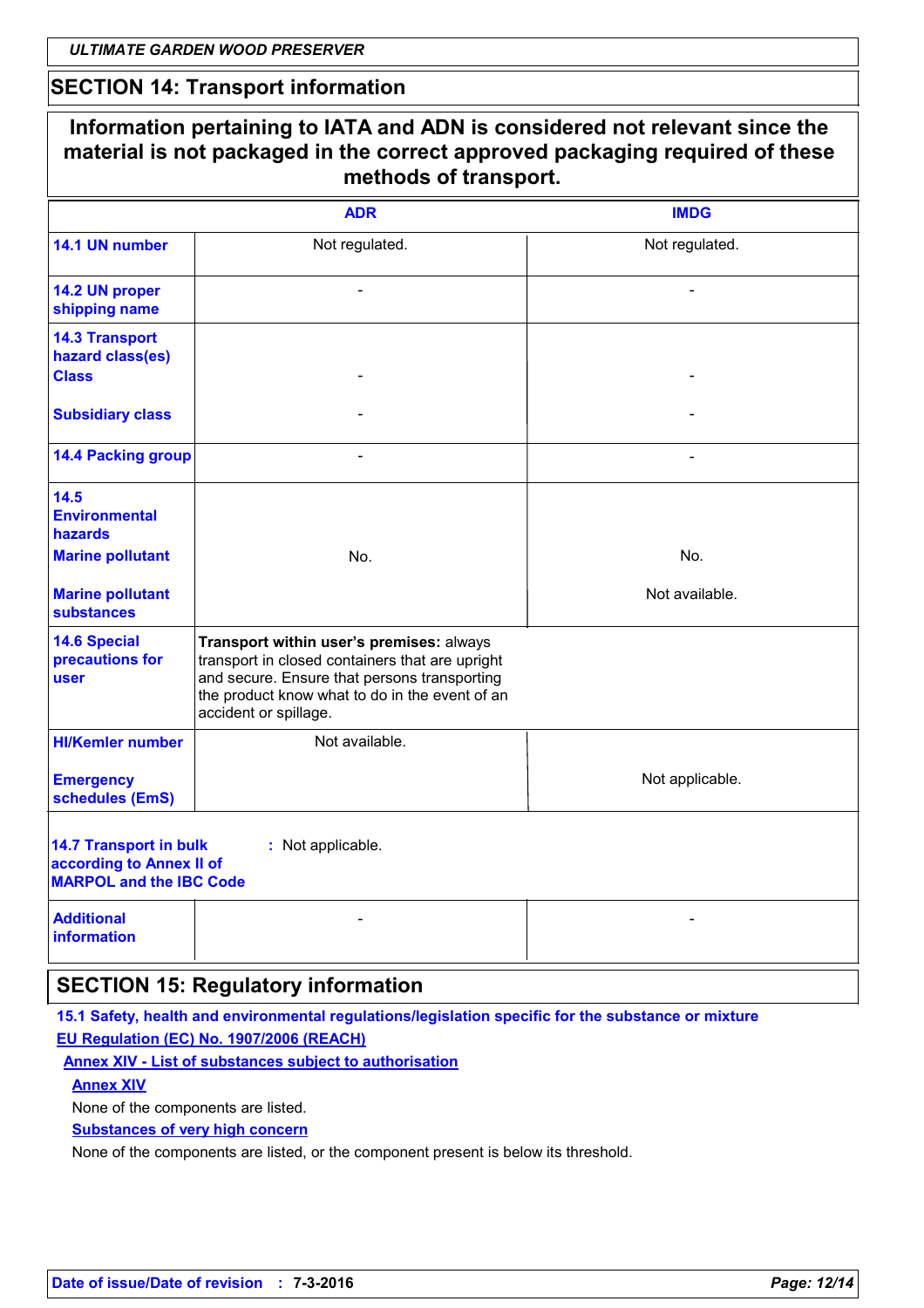### **SECTION 15: Regulatory information**

**Annex XVII - Restrictions** : Not applicable. on the manufacture, placing on the market and use of certain dangerous substances, mixtures and articles **Other EU regulations VOC** : Not available. : At least one component is not listed. **Europe inventory Seveso Directive** 

This product is controlled under the Seveso Directive.

#### **Danger criteria**

#### **Category**

E2: Hazardous to the aquatic environment - Chronic 2

#### **International regulations**

#### **Chemical Weapon Convention List Schedules I, II & III Chemicals** Not listed.

**Montreal Protocol (Annexes A, B, C, E)** 

Not listed

### **Stockholm Convention on Persistent Organic Pollutants**

Not listed

**Rotterdam Convention on Prior Inform Consent (PIC)** Not listed.

#### **UNECE Aarhus Protocol on POPs and Heavy Metals**

Not listed.

#### **15.2 Chemical Safety** : Not applicable. **Assessment**

#### **SECTION 16: Other information CEPE code**  $\div$  1  $\nabla$  Indicates information that has changed from previously issued version. **Abbreviations and acronyms : ATE = Acute Toxicity Estimate** CLP = Classification, Labelling and Packaging Regulation [Regulation (EC) No. 1272/2008] DMEL = Derived Minimal Effect Level

DNEL = Derived No Effect Level EUH statement = CLP-specific Hazard statement PBT = Persistent, Bioaccumulative and Toxic **PNEC = Predicted No Effect Concentration RRN = REACH Registration Number** vPvB = Very Persistent and Very Bioaccumulative Procedure used to derive the classification according to Regulation (EC) No. 1272/2008 [CLP/GHS]

| <b>Classification</b>   | Justification      |
|-------------------------|--------------------|
| Aquatic Chronic 2, H411 | Calculation method |